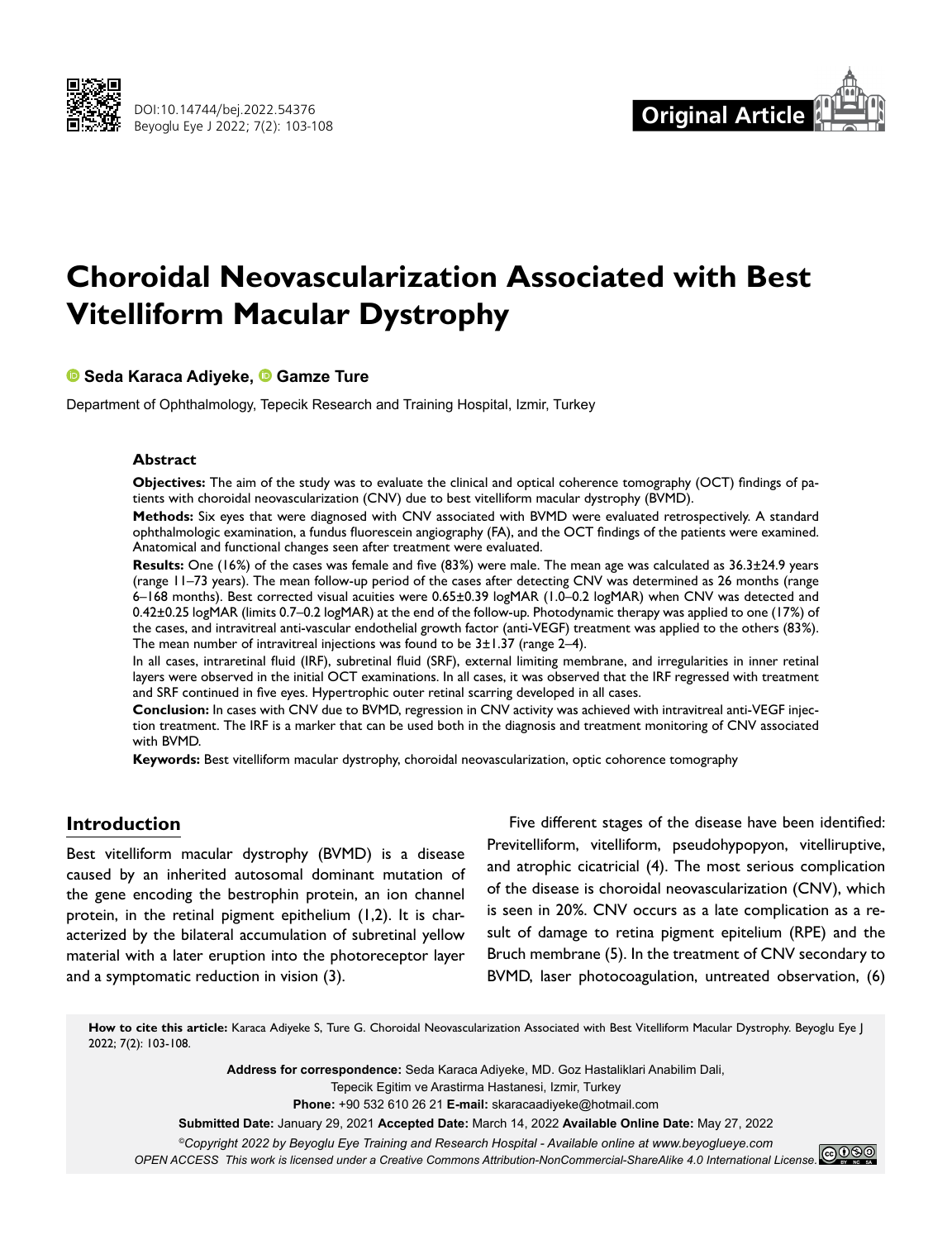photodynamic therapy, (7) laser photocoagulation, and intravitreal anti-vascular endothelial growth factor (VEGF) are applied (8,9).

Optical coherence tomography (OCT) is important in the diagnosis and follow-up of BVMD as a non-invasive technique in identifying vitelliform material and evaluating subretinal fluid (SRF) and retinal layers (10). In our study, we aimed to evaluate the clinical findings, OCT findings, and response to the treatment of cases with BVMD-associated CNV development.

## **Methods**

All cases followed up with the diagnosis of BVMD between September 2006 and December 2020 were analyzed. The data of patients with CNV were evaluated retrospectively. The study was conducted in accordance with the Helsinki Criteria and was approved by the Local Ethics Committee. (2020/14-64).

Detailed medical histories and demographic data, such as age and gender of participants, were recorded. The best corrected visual acuities (BCVA) of the subjects were measured with the Snellen chart and converted to the logarithm of the minimum resolution angle equivalent (logMAR) for statistical analysis. Anterior segment and fundus examination findings, OCT, and fluorescein angiography (FA) data of all cases were evaluated.

Color fundus photographs and FA images were taken with Topcon TRC-50IX (Topcon, Tokyo, Japan) and ZEISS VISUCAM 500 (Carl Zeiss Meditec, Jena, Germany) fundus cameras; spectral domain (SD)-OKT images were obtained using Spectralis OCT (Heidelberg Engineering, Heidelberg, Germany). Acute visual deterioration, retinal hemorrhage on fundus examination, leakage compatible with CNV in FA examination, detection of intraretinal fluid (IRF) and irregular retinal pigment epithelium detachment in OCT were evaluated to be compatible with active CNV. Continuity of the retinal layers, RPE elevation, and the presence of IRF and SRF in the OCT examination were also examined.

#### **Statistical Analysis**

Statistical analysis of the data was performed using the SPSS 20.0 (IBM Corp., Armonk, NY, USA) statistical package program. Statistical data were expressed as mean±standard deviations (mean±SD). Descriptive statistics were expressed as frequency and percentage. The data were compared by the Wilcoxon signed rank test. The statistical significance level was p<0.05 for all analyses.

### **Results**

Six eyes of six patients were included in our study. It was observed that the right eye of a patient was compatible with

active CNV, while the left eye was compatible with inactive CNV. The eye of a patient with inactive CNV was not included in the study. In all other cases, CNV was detected in one eye.

The mean age of the cases at the time of CNV was calculated as 36.3±24.9 years (range 11–73 years). One (16%) of the cases was female and five (83%) were male. In two of the cases (33%), CNV was detected while being followed up with a diagnosis of BVMD. In four (67%) patients, secondary CNV was detected in their first admission with the complaint of decreased visual acuity.

The mean follow-up period after CNV detection of the cases was determined as 26 months (range 6–168 months). Fundus examination of one patient showed subretinal yellow material accumulation and retinal elevation in the inferior of the lesion. Atrophic retinal pigment epithelial changes and elevation were observed in other cases. Subretinal hemorrhage was observed in all cases.

FA was revealed blocking hypofluorescence resulting from a subretinal hemorrhage and early hyperfluorescence with intense late leakage, thereby confirming CNV. Except for CNV, fluorescein blockage due to material accumulation in one case (Fig. 1a-c) and hyperfluorescence due to a window defect in atrophic areas in other cases were observed in FA. CNV was located subfoveal in three cases, at the superior half of the vitelliform lesion in one case (Fig. 1a) and at the inferior half of the vitelliform lesion in two cases.

Mean BCVA was 0.65±0.39 logMAR (1.0–0.2 logMAR) when CNV was detected. After treatment, it was determined to be 0.42±0.25 logMAR (range 0.7–0.2 logMAR). BCVA increased in 4 patients (67%), while the BCVA of 2 patients (33%) remained at the same level. A statistically significant increase in BCVA was found with the treatment in our study (p=0.012). Photodynamic therapy was applied to one of the cases, and intravitreal anti-VEGF therapy was applied to the other five cases. Intravitreal ranibizumab treatment (0.5 mg/0.1 ml) was administered in two patients and intravitreal bevacizumab treatment (1.25 mg/0.05 ml) in three patients. The mean number of intravitreal injection of the cases was 3±1.37 (range 2–4).

None of the cases developed complications due to intravitreal injections. When the initial OCT examination of the cases was evaluated, all had irregular RPE elevations, IRF, and SRF. Irregularity was observed in the external limiting membrane (ELM) and inner retinal layers in the acute period (Figs. 2a-e and 3a-e). Hyperreflective dots were not observed in any of the cases.

Choroidal excavation was detected in two cases. A choroidal excavation was found in one patient when CNV was detected, while a choroidal excavation developed in the other patient during follow-up after the treatment (Fig. 4a-c).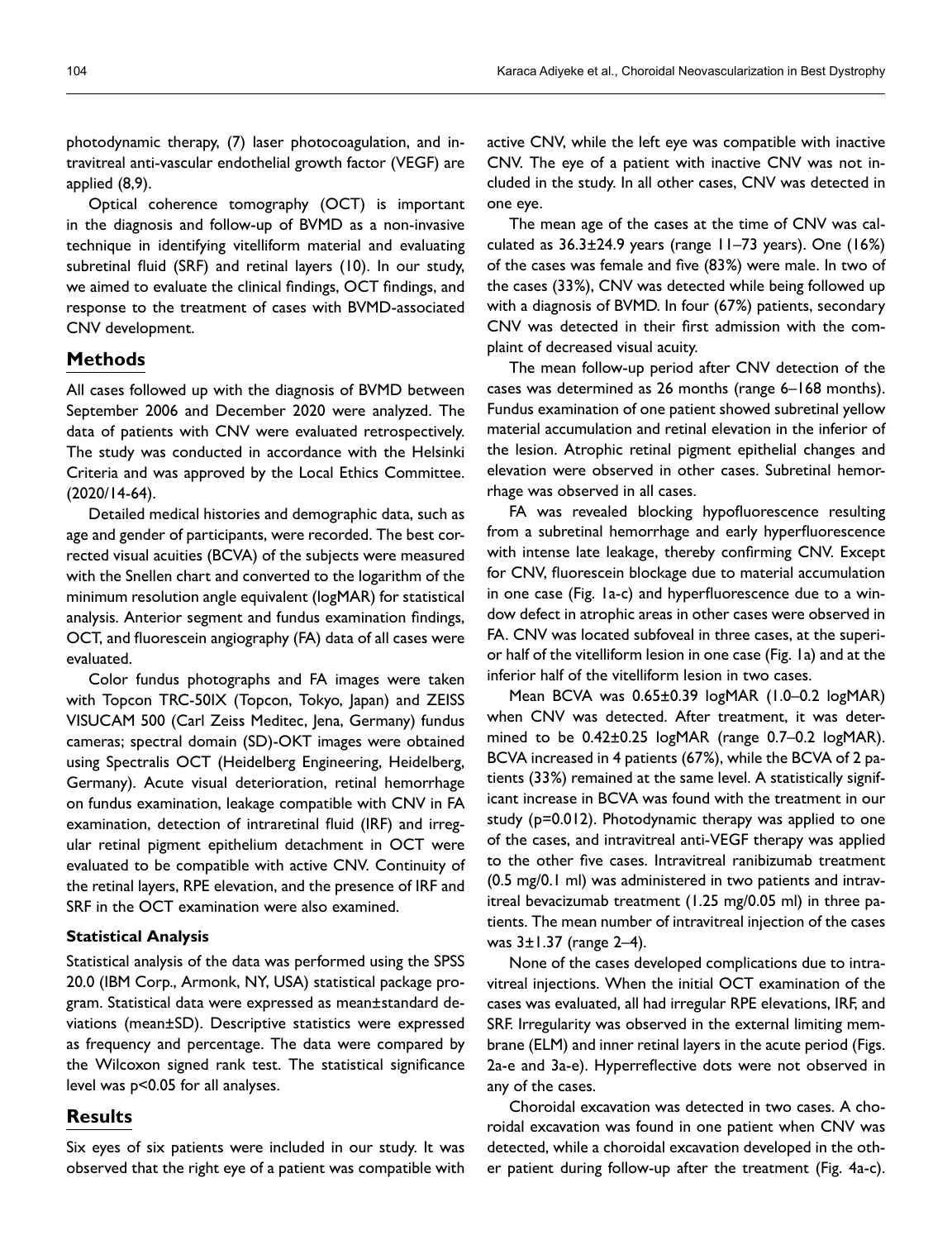

**Figure 1.** Fundus fluorescein angiography in acute phase (FA) **(a)** and optical coherence tomography (OCT) images of case number 5 **(b and c)**. A streak-shaped subretinal hemorrhage (white arrow) is seen in color fundus photography. **(a)** In FA, fluorescein blockage due to material accumulation, leakage in the early period in accordance with choroidal neovascularization, and an increase in the size and density of the leak in the late period are observed **(a)**. Intraretinal fluid (IRF) (yellow arrow), subretinal fluid (SRF) (red arrow), and external limiting membrane (ELM) irregularities are seen in the pre-treatment OCT examination **(b)**. It is observed that ELM irregularity does not improve, SRF disappears, and hypertrophic scarring develops in the follow-up of the patient after two intravitreal bevacizumab injections **(c).**

IRF disappeared in the 1st month after the first intravitreal injection in all cases.

SRF persisted in five eyes, although CNV activation regressed after the treatment. Further, after the treatment, hypertrophic outer retinal scarring developed in all cases. In two cases, in the follow-up, while ELM was observed irregularly in the active CNV period, ELM integrity was regained on the hypertrophic scar with treatment, and the retinal layers were monitored regularly (Figs. 2d-e and 3c-e). In the other four cases, the ELM and retinal layers were predominantly irregular in the scar and lesion areas. The clinical findings were summarized in Table 1.



**Figure 2.** Fundus fluorescein angiography (FA) and optical coherence tomography (OCT) images of case number four. Hypofluorescence due to subretinal hemorrhage, leakage in the early period in accordance with choroidal neovascularization, and an increase in the size and density of the leak in the late period are observed in FA **(a)**. Intraretinal fluid (IRF) (yellow arrow), subretinal fluid (SRF) (red arrow), and irregularity in the inner retinal layers are seen in the pre-treatment OCT examination **(b)**. After the first intravitreal bevacizumab (IVB) injection, the IRF has disappeared, and the SRF continues **(c)**. After the second IVB application, the inner retinal layers are regular and the ELM [(white arrowhead), (ELM)] begins to become regular **(d)**. In the follow-up after the third IVB application, SRF continues, hypertrophic scarring develops, and ELM is regular **(e).**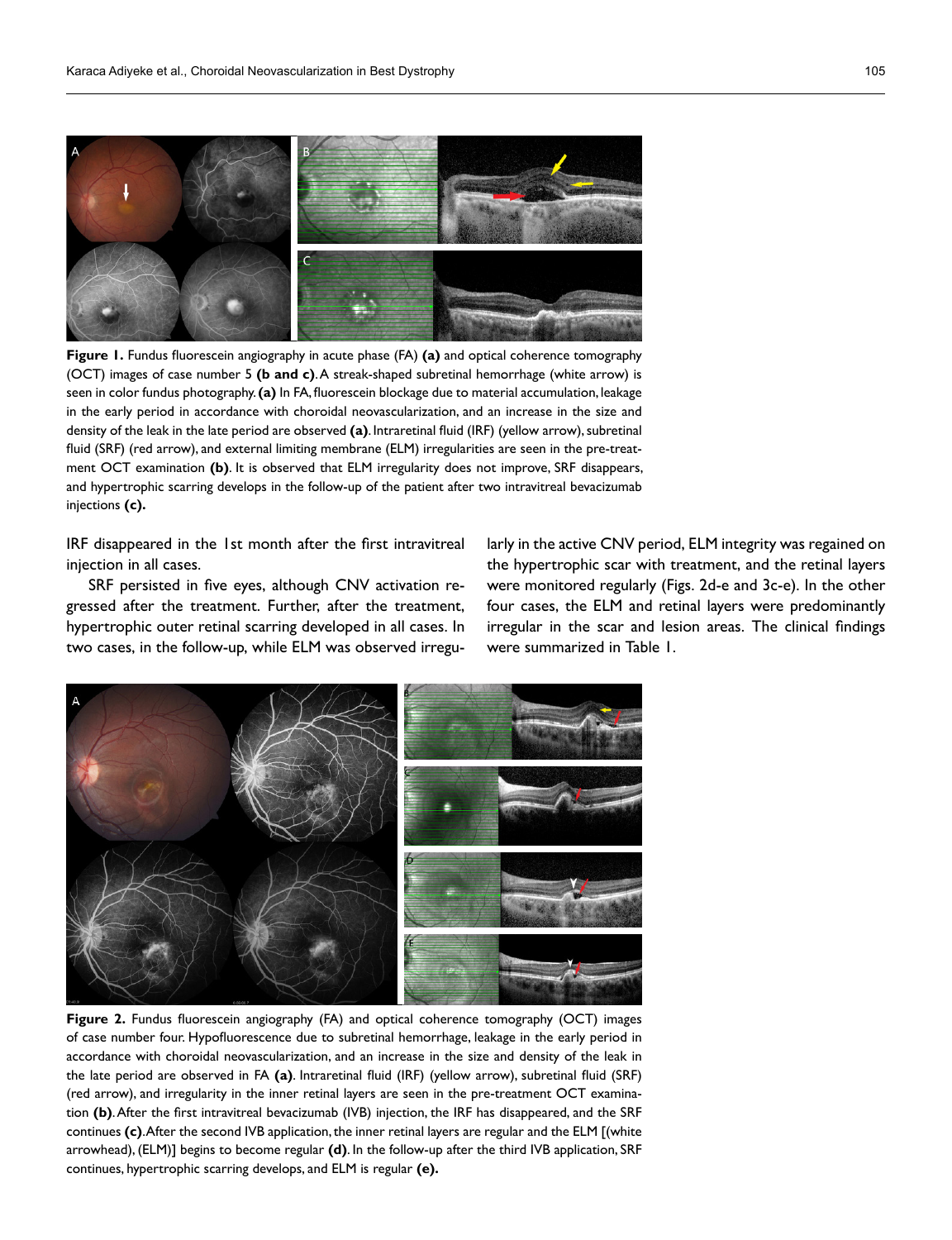

**Figure 3.** Fundus fluorescein angiography (FA) and optical coherence tomography (OCT) images of case number 6. Hypofluorescence due to subretinal hemorrhage, leakage in the early period in accordance with choroidal neovascularization, and an increase in the size and density of the leak in the late period are observed in FA **(a)**. In pre-treatment OCT examination, intraretinal fluid (IRF) (yellow arrow) and subretinal fluid (SRF) (red arrow), and irregularity in the inner retinal layers are seen **(b)**. IRF and SRF disappear after the first intravitreal bevacizumab (IVB) injection **(c)**. After the second IVB injection that the inner retinal layers begin to became regular in the areas adjacent to the lesion **(d)**. SRF continues and hypertrophic scarring develops after the third IVB application. ELM (white arrowhead) appears to be regenerated **(e)**.



**Figure 4.** Fundus fluorescein angiography in the acute phase (FA) **(a)**, color fundus photograph after photodynamic therapy **(b)**, and optical coherence tomography (OCT) images **(c)** of case number 1. In FA, hypofluorescence due to subretinal hemorrhage, leakage in the early period in accordance with choroidal neovascularization, and increase in the size and density of the leakage in the late period are observed **(a)**. Hypertrophic scarring and choroidal excavation are observed in the follow-up of the patient who has undergone applied photodynamic therapy **(c)**.

# **Discussion**

BVMD is characterized by good vision up to the sixth decade unless complicated by choroidal neovascularization. RPE dysfunction causes fluid accumulation in the subretinal space, causing retinal layers to move away from the RPE. Thus, the phagocytosis of the photoreceptor's outer segment is reduced. Increased oxidative stress increases the accumulation of lipofuscin, causing an increase in free radicals and retinal damage. The severity of RPE dysfunction and the increase in oxidative stress are thought to initiate the development of BVD-induced CNV (11).

Spaide et al. stated that the accumulation of high autofluorescent material in the outer retina consists of non-digest-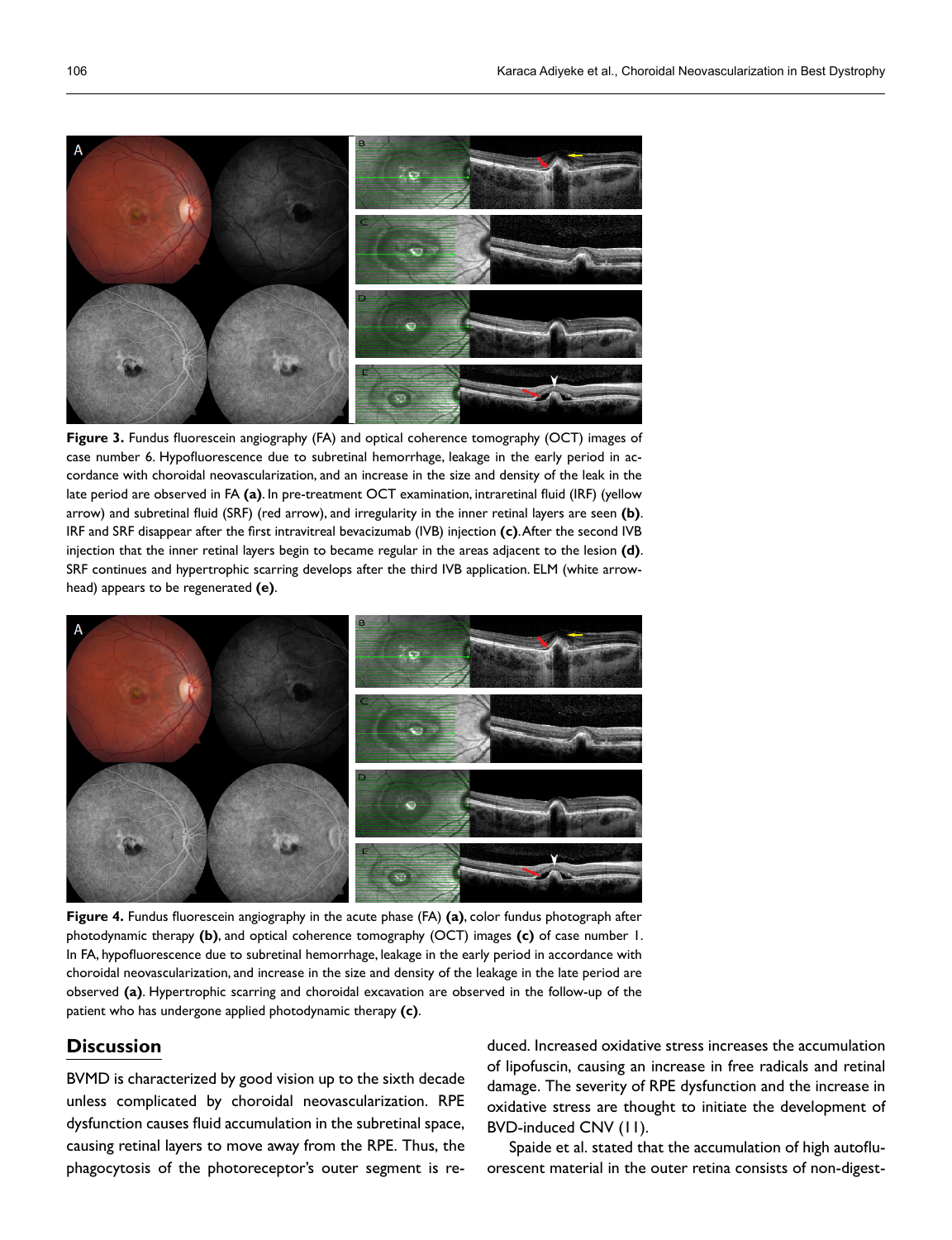| <b>Patient No</b> | Age/gender | <b>Initial BCVA</b><br>(logMAR) | <b>Final BCVA</b><br>(logMAR) | <b>Initial OCT findings</b> | <b>Final OCT findings</b> | <b>Treatment</b> |
|-------------------|------------|---------------------------------|-------------------------------|-----------------------------|---------------------------|------------------|
|                   | 43/M       | 1.0                             | 0.7                           | SH+IRF+SRF+                 | SRF+Hypertroppic scar     | Photodynamic     |
|                   |            |                                 |                               |                             | Choroidal excavation      | theraphy         |
| $\overline{2}$    | 39/F       | 1.0                             | 0.5                           | SH+IRF+SRF+                 | SRF+Hypertroppic scar     | 4 IVR            |
|                   |            |                                 |                               |                             | Choroidal excavation      |                  |
| 3                 | 9/M        | 1.0                             | 0.7                           | SH+IRF+SRF+                 | SRF+Hypertroppic scar     | 3 IVR            |
| $\overline{4}$    | 19/M       | 0.2                             | 0.2                           | SH+IRF+SRF+                 | SRF+Hypertroppic scar     | 3 IVB            |
| 5                 | 73/M       | 0.2                             | 0.2                           | SH+IRF+SRF+                 | Hypertroppic scar         | 2 IVB            |
| 6                 | 11/M       | 0.5                             | 0.2                           | SH+IRF+SRF+                 | SRF+Hypertroppic scar     | 3 IVB            |
|                   |            |                                 |                               |                             |                           |                  |

**Table 1.** Clinical and optic coherence tomography findings of the patient

IVR: Intravitreal ranibizumab injection; IVB: Intravitreal Bevacizumab injection; SRF: Subretinal fluid; IRF: Intraretinal fluid; SH: subretinal hemorrhage; BCVA: Best corrected visual acuities; OCT: Optical coherence tomography.

ible phagocytosed outer segments of photoreceptors and the accumulation of lipofuscin (3).

It has been shown that in CNV cases secondary to macular dystrophies, the visual prognosis is better, and the number of intravitreal injections applied is lower compared to AMD (12). In these cases, CNV spontaneously transforms into a small fibrotic scar with no treatment (12). Despite the spontaneous involution, patients who received intravitreal anti-VEGF injection achieved better visual acuity compared to patients without the treatment (9). In our study, the treatment was applied to all cases, and a significant increase in visual acuity was found.

In many studies on CNV due to BVMD, regression in CNV activation was found with a small number of intravitreal injections (13-15). In our study, the regression of IRF after the first IV injection in all cases, and the fact that ELM continuity started to be restored in places, intermittently suggests that anti-VEGF sensitivity is high in BVMD cases.

In BVMD cases, CNV often develops in the lower half of the vitelliform lesion due to the accumulation of gravity affecting the inferior retina-RPE complex more than upper half (9). On the contrary, in our study, we found that CNV was located in the subfoveal in two cases, in the lower half of the lesion in two cases and in the upper half of the lesion in two cases. Parodi et al.(16) described the OCT findings in the BVMD stages. In these cases, they described deterioration in the RPE, the ellipsoid zone and ELM layers in all stages, although there was less deterioration in the previtelliform stage. In our study, we observed an irregularity in the outer retinal layers (ORL) and IRF accumulation during the period when active CNV was detected. We found that the first finding that resolved with anti-VEGF treatment was IRF and that ELM was restored intermittently in the lesion area during follow-up. We think that ELM and ORL irregularity cannot be considered as a marker

in the evaluation of the presence of CNV, since irregularities are detected in the ORL at all stages of the disease. Despite this, the fact that the ORL irregularity was observed at the beginning and reorganized with the treatment may be a marker in terms of evaluating the effectiveness of the treatment. IRF is rare, even in very advanced stages of the disease (9). Therefore, IRF can be useful in evaluating the diagnosis and treatment efficiency in the presence of active CNV.

Choroidal excavation was detected in two of our cases. Parodi et al. reported that choroidal excavation may develop in BVMD cases due to severe chorioretinal degeneration (16). In studies examining CNV due to BVMD, the researchers found that SRF continued despite the regression of CNV (9). In our study, we observed that SRF continued in the presence of inactive CNV. In the studies of Parodi et al., in which long-term follow-up results of BVMD cases were evaluated, it was observed that the solid vitelliform lesion transformed into a vitelliform lesion with SRF over time (17). For this reason, we think that SRF cannot be used in CNV diagnosis and follow-up treatment.

The retrospective design and the low number of cases are the limiting factors of our study. We think that prospective studies including a large number of cases in which these cases are evaluated with OCT angiography in addition to OCT will be useful. As a result, choroidal neovascularization associated with BVMD is sensitive to anti-VEGF treatments. IRF seen in OCT can be used as a marker in evaluating the presence of CNV and in response to the treatment during follow-up.

#### **Disclosures**

**Ethics Committee Approval:** All cases followed up with the diagnosis of BVMD between September 2006 and December 2020 were analyzed. The data of patients with CNV were evaluated retrospectively. The study was conducted in accordance with the Helsinki Criteria and was approved by the Local Ethics Committee. (2020/14-64).